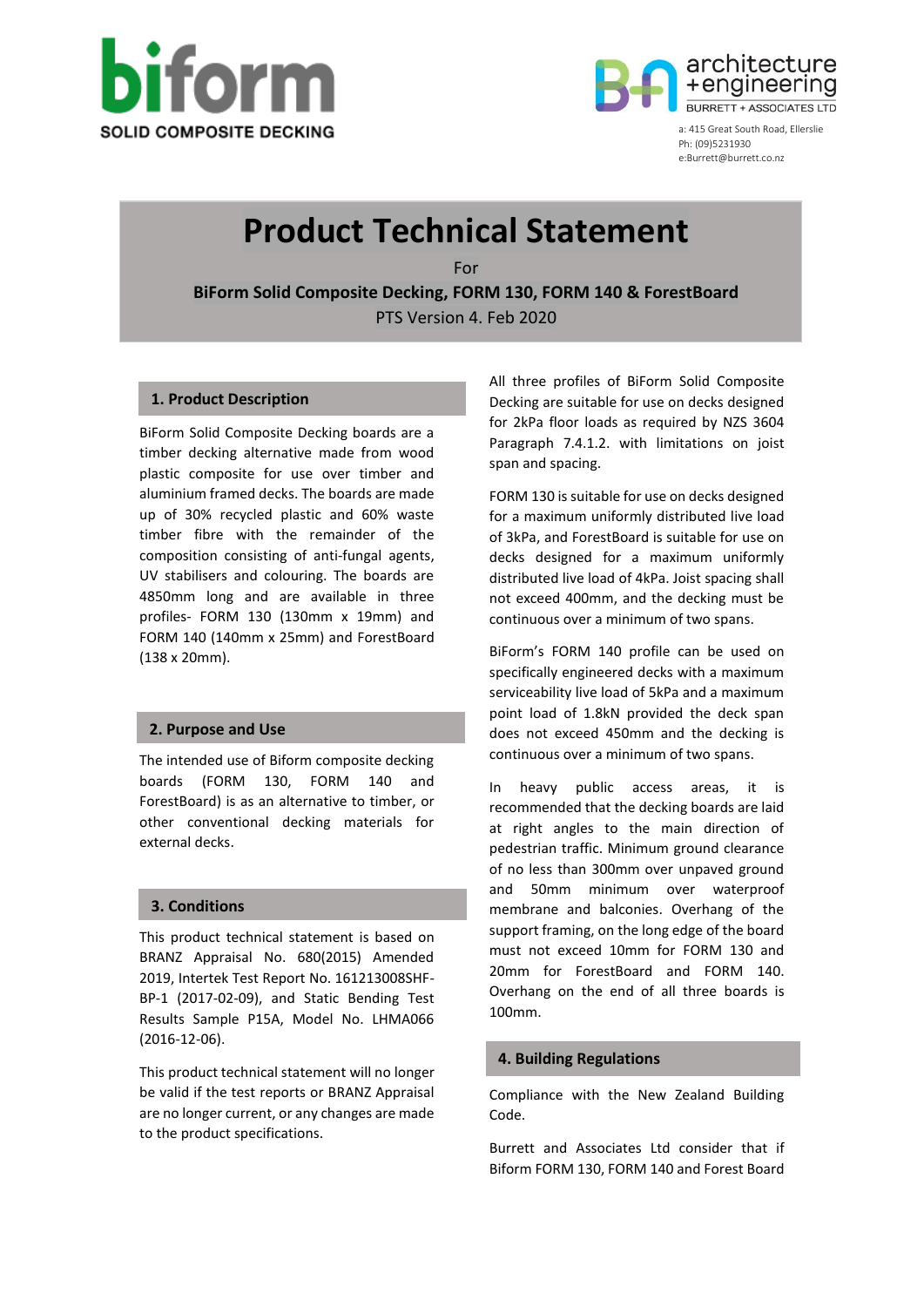

are manufactured, designed, used, installed and maintained in accordance with the following documents available on the Biform ltd website;

- Biform Installation Guidelines
- BRANZ Appraisal No. 680(2015) Amended 2019
- Biform PTS Version 4. Feb 2020
- Biform Care and Maintenance Guide

they provide Alternate Solutions in terms of the New Zealand Building Code that comply with the provisions of the following performance criteria.

- Clause B1 Structure, B1.3.1, B1.3.2, B1 3.3 (a), (b) and (j). (Compliance demonstrated by Branz Appraisal No. 680(2015) Amended 2019, testing, calculation not to B1/VM1 structure, and calculation in accordance with B1/VM1 structure).
- Clause B2 Durability, B2.3.1(b) (Compliance demonstrated by Branz Appraisal No. 680(2015) Amended 2019)
- Clause CV/M2 FIRE SAFETY: Biform Solid Composite Decking FORM 130 and FORM 140 achieves a critical radiant flux of 5.7 kW/m² and the ForestBoard achieves a critical radiant flux of 5.4 kW/m² when tested in accordance with ISO 9239 Part 1. This exceeds the minimum critical radiant flux requirements specified in the NZBC. Refer to NZBC Acceptable Solutions C/AS1 - C/AS2 for further information.
- Clause D1 Access, based on CSIRO Oil-Wet Ramp testing, BiForm Solid Composite Decking achieves a slip resistance rating of R11.
- Clause F2 Hazardous Building Materials**:** Performance F2.3.1. BiForm Solid Composite Decking meets this requirement and will not present a health hazard to people.

All technical documentation quoted, (BRANZ Appraisal, Slip Resistance Testing,

Safety Data Sheet and Critical Radiant Flux Testing) is available on the Biform Ltd website, and is also on EBOSS and Productspec.

# **5. Design Instructions**

5.1 General design guidance can be found on the Biform website.

## [www.biform.co.nz.](http://www.biform.co.nz/)

New Zealand specific design shall be in accordance with the relevant sections of the New Zealand Building Code.

5.2 Timber deck structure to support the Biform decking must be designed using the relevant sections of the New Zealand Building Code (Verification methods B1/VM1 and VM4, or the Acceptable Solution B1/AS1- NZS3604:2011), subject to the following additional requirements.

5.2.1 Timber joist size and spans

The reduced joist spans listed in the tables below shall be used. These reduced joist spans must be used instead of table 7.1(b) of Acceptable Solution B1/AS1-NZS3604:2011 where this standard is otherwise applicable.

# **BIFORM Form 130** (Decking boards assumed continuous over at least two spans) DECK LOADING: **2kPa** LIVE LOAD UNIFORMLY DISTRIBUTED JOIST SIZE (Wet in Service) JOIST CENTRES JOIST SPAN 140x45 SG8 | 400mm | 1.6m 190x45 SG8 400mm 3.3m 240x45 SG8 | 400mm | 4.1m 290x45 SG8 400mm 5.0m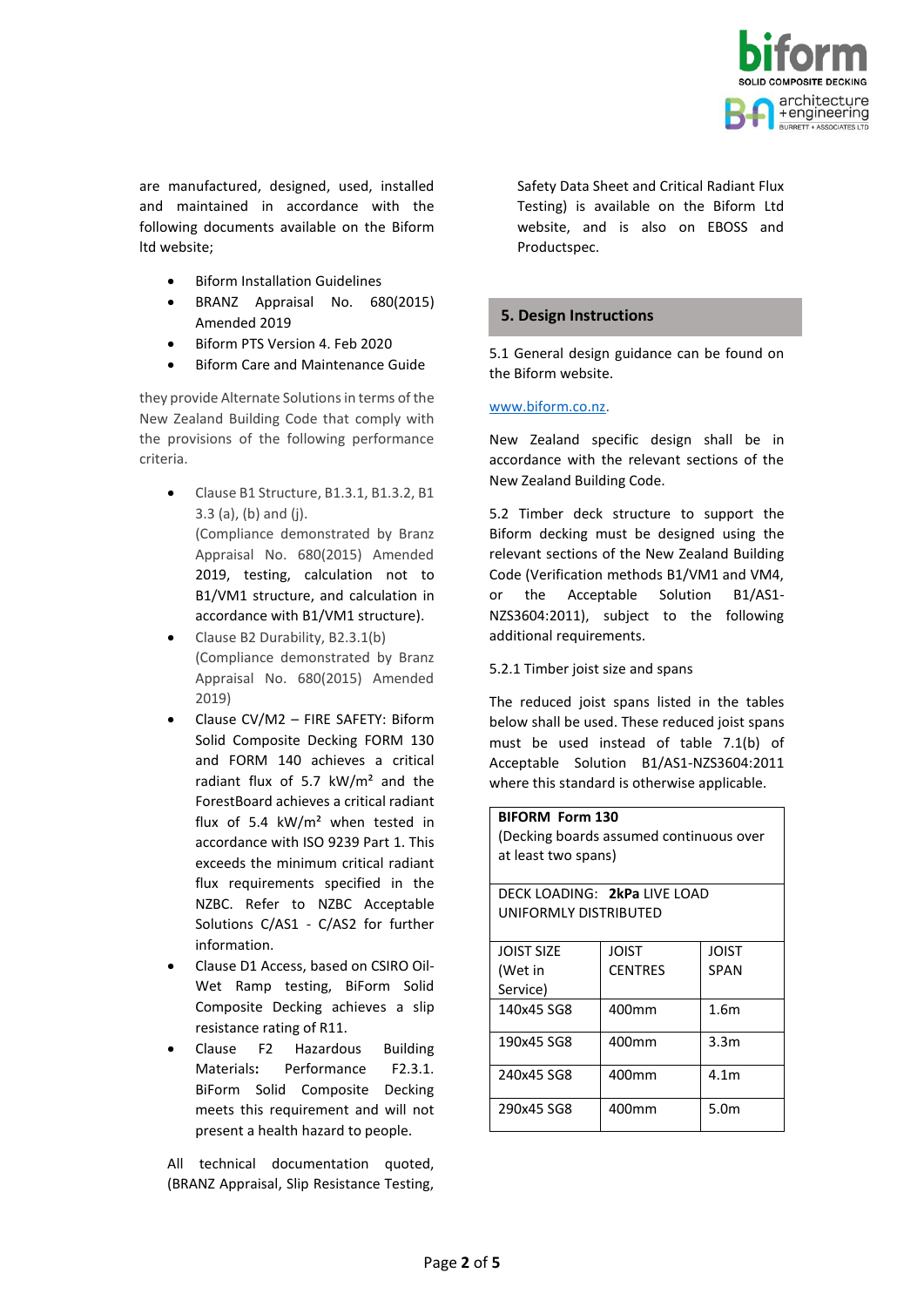

(Decking boards assumed continuous over at least two spans)

DECK LOADING: **2kPa** LIVE LOAD UNIFORMLY DISTRIBUTED

| <b>JOIST SIZE</b> | <b>JOIST</b>   | <b>JOIST</b>     |
|-------------------|----------------|------------------|
| (Wet in           | <b>CENTRES</b> | <b>SPAN</b>      |
| Service)          |                |                  |
| 140x45 SG8        | 400mm          | 1.6 <sub>m</sub> |
| 190x45 SG8        | 400mm          | 3.3 <sub>m</sub> |
| 240x45 SG8        | 400mm          | 4.2m             |
| 290x45 SG8        | 400mm          | 5.1 <sub>m</sub> |

| <b>BIFORM FORM 130</b><br>(Decking boards assumed continuous over<br>at least two spans) |                |                  |
|------------------------------------------------------------------------------------------|----------------|------------------|
| DECK LOADING: 3kPa LIVE LOAD                                                             |                |                  |
| UNIFORMLY DISTRIBUTED                                                                    |                |                  |
|                                                                                          |                |                  |
| <b>JOIST SIZE</b>                                                                        | JOIST          | JOIST            |
| (Wet in                                                                                  | <b>CENTRES</b> | SPAN             |
| Service)                                                                                 |                |                  |
| 140x45 SG8                                                                               | 400mm          | 1.1 <sub>m</sub> |
| 190x45 SG8                                                                               | 400mm          | 2.0 <sub>m</sub> |
| 240x45 SG8                                                                               | 400mm          | 3.3m             |
| 290x45 SG8                                                                               | 400mm          | 4.3m             |

## **BIFORM FORM 140**

(Decking boards assumed continuous over at least two spans)

DECK LOADING: **2kPa** LIVE LOAD UNIFORMLY DISTRIBUTED

| <b>JOIST SIZE</b> | <b>JOIST</b>   | <b>JOIST</b>     |
|-------------------|----------------|------------------|
| (Wet in           | <b>CENTRES</b> | <b>SPAN</b>      |
| Service)          |                |                  |
| 140x45 SG8        | 400mm          | 1.6 <sub>m</sub> |
|                   |                |                  |
| 190x45 SG8        | 400mm          | 3.3 <sub>m</sub> |
|                   |                |                  |
| 240x45 SG8        | 400mm          | 4.3 <sub>m</sub> |
|                   |                |                  |
| 290x45 SG8        | 400mm          | 5.2 <sub>m</sub> |
|                   |                |                  |

# **BIFORM ForestBoard**

(Decking boards assumed continuous over at least two spans)

DECK LOADING: **3kPa** LIVE LOAD UNIFORMLY DISTRIBUTED

| <b>JOIST SIZE</b> | <b>JOIST</b>   | <b>JOIST</b>     |
|-------------------|----------------|------------------|
| (Wet in           | <b>CENTRES</b> | <b>SPAN</b>      |
| Service)          |                |                  |
| 140x45 SG8        | 400mm          | 1.1 <sub>m</sub> |
| 190x45 SG8        | 400mm          | 2.1 <sub>m</sub> |
| 240x45 SG8        | 400mm          | 3.4 <sub>m</sub> |
| 290x45 SG8        | 400mm          | 4.3 <sub>m</sub> |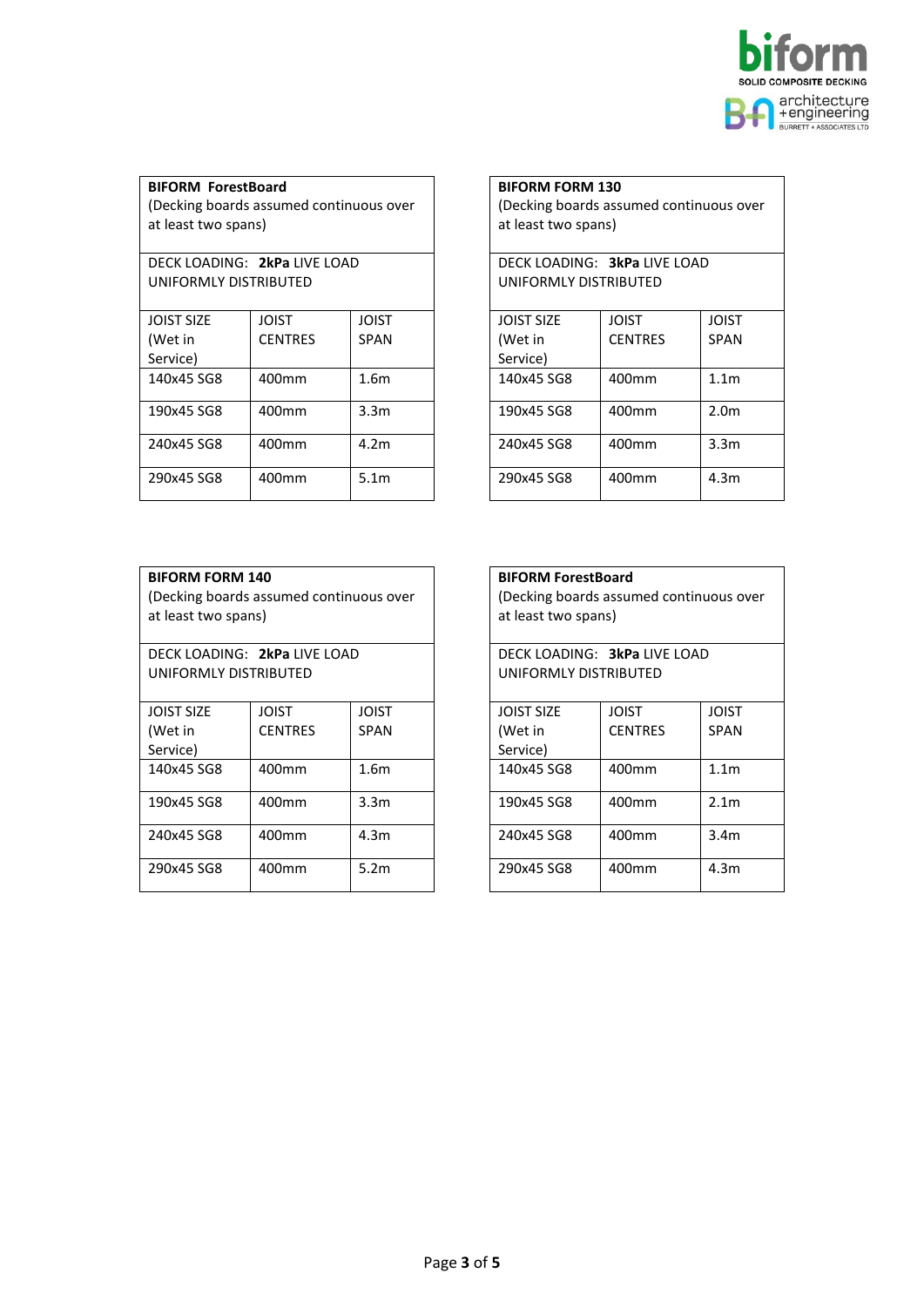

### **BIFORM FORM 140**

(Decking boards assumed continuous over at least two spans)

DECK LOADING: **3kPa** LIVE LOAD UNIFORMLY DISTRIBUTED

| <b>JOIST SIZE</b> | <b>JOIST</b>   | JOIST            |
|-------------------|----------------|------------------|
| (Wet in           | <b>CENTRES</b> | <b>SPAN</b>      |
| Service)          |                |                  |
| 140x45 SG8        | 400mm          | 1.1 <sub>m</sub> |
| 190x45 SG8        | 400mm          | 2.2 <sub>m</sub> |
| 240x45 SG8        | 400mm          | 3.5 <sub>m</sub> |
| 290x45 SG8        | 400mm          | 4.3m             |

## **BIFORM ForestBoard**

(Decking boards assumed continuous over at least two spans)

DECK LOADING: **4kPa** LIVE LOAD UNIFORMLY DISTRIBUTED

| <b>JOIST SIZE</b> | <b>JOIST</b>   | <b>JOIST</b>     |
|-------------------|----------------|------------------|
| (Wet in           | <b>CENTRES</b> | <b>SPAN</b>      |
| Service)          |                |                  |
| 140x45 SG8        | 400mm          | 1.1 <sub>m</sub> |
|                   |                |                  |
| 190x45 SG8        | 400mm          | 2.2 <sub>m</sub> |
|                   |                |                  |
| 240x45 SG8        | 400mm          | 3.1 <sub>m</sub> |
|                   |                |                  |
| 290x45 SG8        | 400mm          | 3.8 <sub>m</sub> |
|                   |                |                  |

# **BIFORM FORM 140** (Decking boards assumed continuous over at least two spans) DECK LOADING: **4kPa** LIVE LOAD UNIFORMLY DISTRIBUTED JOIST SIZE (Wet in Service) JOIST **CENTRES** JOIST SPAN 140x45 SG8 | 400mm | 1.1m 190x45 SG8 400mm 2.2m 240x45 SG8 400mm 3.1m 290x45 SG8 400mm 3.8m

## 5.2.2 Supporting structure

Biform boards cannot be relied upon to transfer bracing loads in the deck plane. Where bracing is required by the New Zealand Building Code, a separate bracing system must be provided.

Contrary to clause 7.4.2.2 of NZS 3604:2011, decks that project less then 2m from the building, and that support Biform composite decking boards, shall have subfloor bracing or bracing in the plane of the decking.

### 5.2.3 Additional Conditions

Where Biform boards are required to support point loads not covered by the scope of the BRANZ Appraisal No. 680(2015) (amended 2019), their suitability must be assessed by a CPEng structural engineer.

## **6. Construction and Installation Instructions**

Available at [http://biform.co.nz/resources](http://biform.co.nz/resources-cad-drawings/)[cad-drawings/](http://biform.co.nz/resources-cad-drawings/)